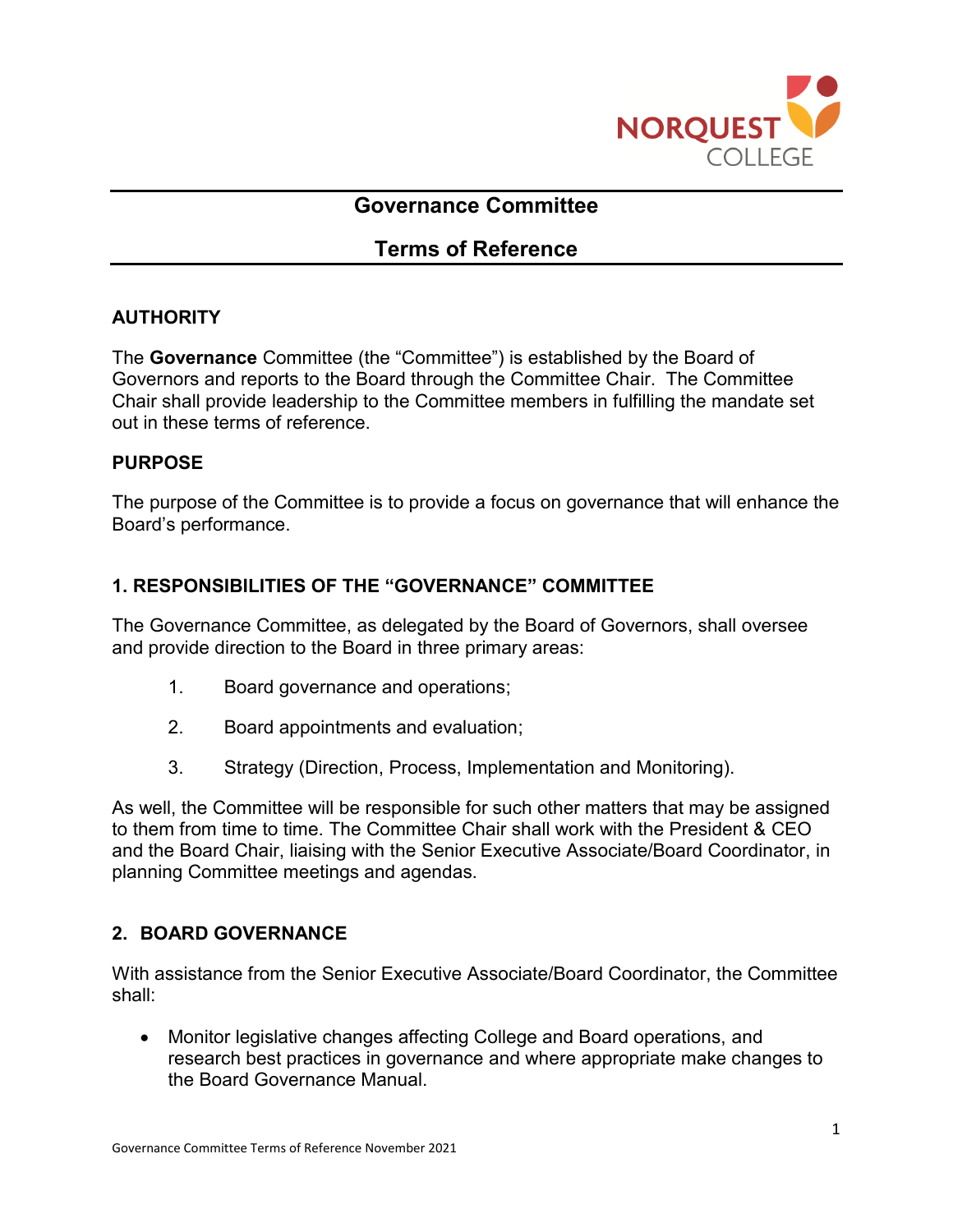

- Review the governance model of the Board to ensure its continued relevance in the context of the changing environment of corporate governance and the changing environment of post-secondary education in Alberta and make recommendations to the Board on any changes to the governance model.
- Review the Board Policies including:
	- a. Policies and procedures by which the Board will operate;
	- b. Board by-laws to ensure their continued adequacy and relevance;
	- c. Roles and responsibilities for the Board Chair, Vice-Chair and Board members, as well as the terms of reference for all standing committees.

## **3. BOARD PLAN REVIEW**

• In consultation with the Board at its annual retreat, review the Board Plan for each year and the methods and processes to be used in carrying out the Board Plan.

## **4 BOARD MEMBER APPOINTMENTS AND EVALUATION PROCESS**

- Ensure the Board has an effective succession plan in place, which will include a competency skills matrix.
- Formalize a process for the selection and recommendation of new Board members to the Minister, including criteria to consider in individuals that will meet the Board's succession planning.
- Annually implement an appropriate evaluation process for the Board and its committees and report on the effectiveness of the Board as a whole.

## **5. STRATEGY IMPLEMENTATION AND MONITORING**

- In coordination with College Executive, ensure accountabilities, decision making parameters, and information channels exist for the effective implementation of College Strategy.
- Review clear parameters and metrics, where possible, for monitoring of College Strategy execution and implementation.
- On behalf of the Board, manage the monitoring and review process.
- Develop structure and process for objective and formalized monitoring of College Strategy.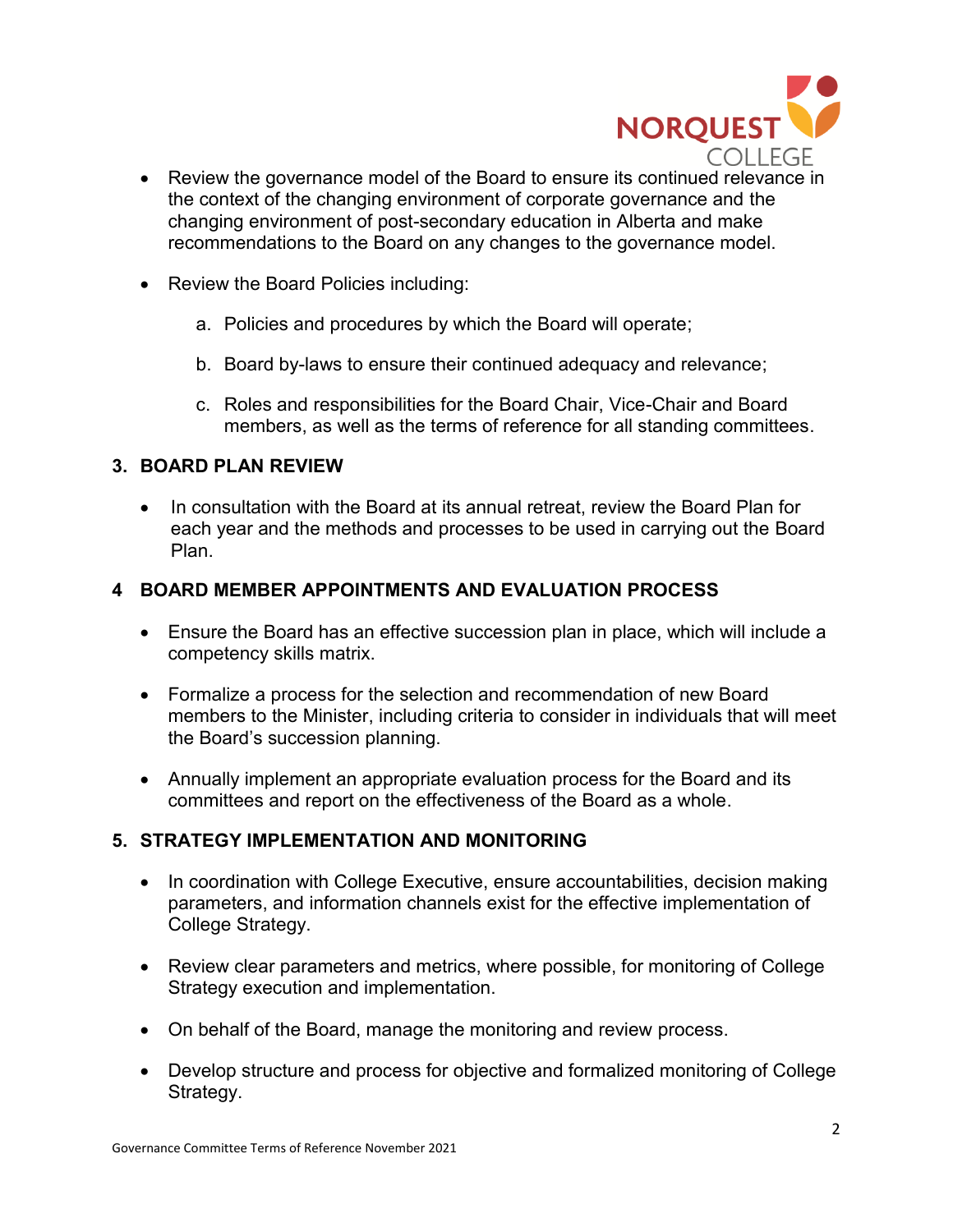

• In alignment with the monitoring process, carry out College Strategy implementation review and monitoring activities.

## **6. AD HOC COMMITTEES**

• The Governance Committee may strike any Ad Hoc Committee, as required, members of which need not all be Board members.

#### **MEMBERSHIP**

The Committee shall be composed of up to six public Board members, one of which serves as Chair and up to four internal members (Faculty, Staff and Student(s)). Exofficio members include the Chair of the Board and the President.

## **DELEGATION**

In the event of absence of the Committee Chair for a particular meeting, the Board Chair or agreeable member at the request of the Chair will fill the role of Committee Chair. The President/CEO shall provide management support to the Committee, with the assistance of Executive Committee members and management employees.

#### **REPORTING**

The Committee Chair or designate shall report to the Board on matters arising at committee meetings.

#### **QUORUM**

A majority of the members of the Committee shall constitute a quorum. If a quorum cannot be obtained for a meeting, any member of the Board may serve as a member of the Committee for that meeting.

The Committee composition and terms of reference shall be revisited every two (2) years.

These Terms of Reference may be amended as required by the Committee and reported to the Board.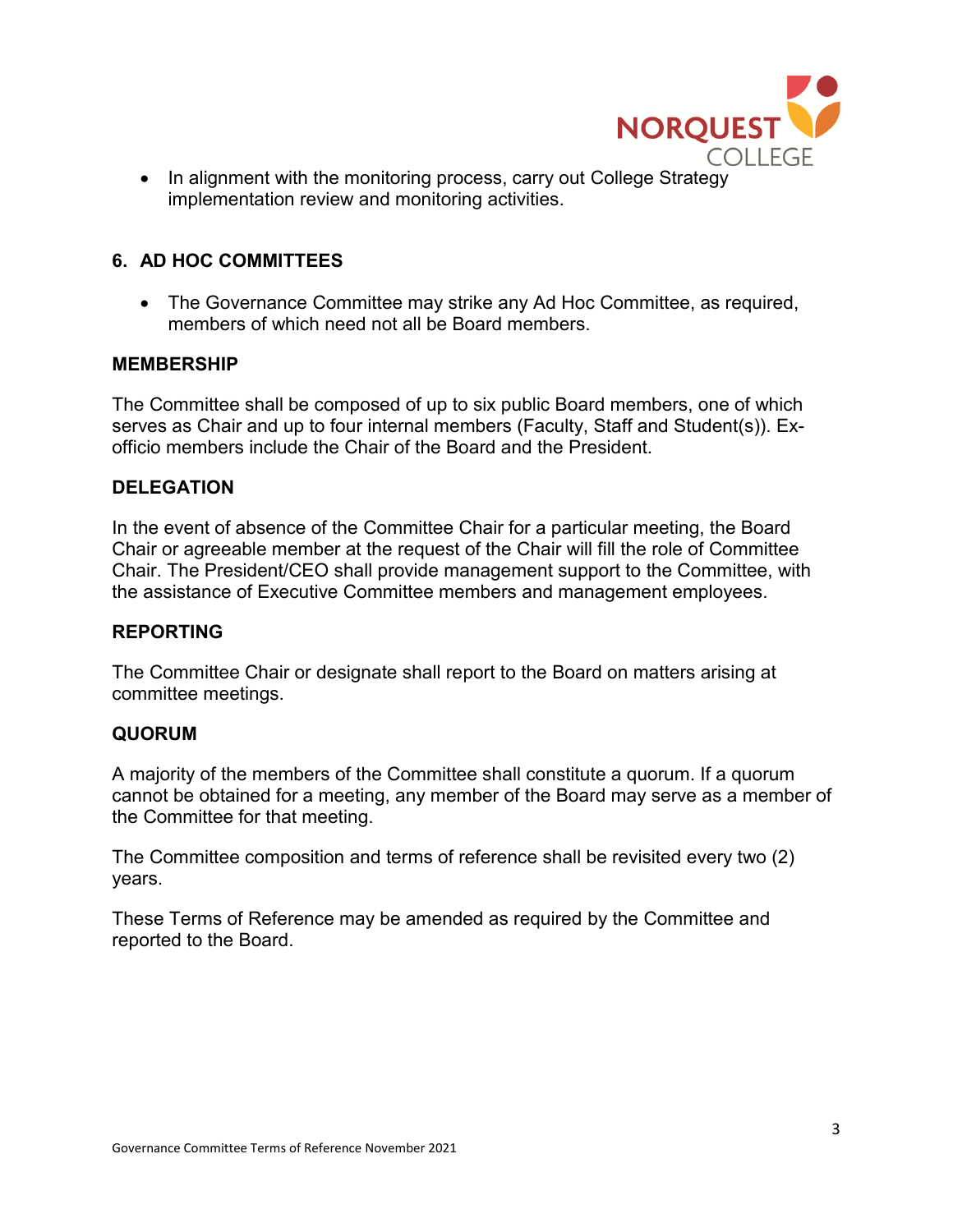

## **ROLES AND RESPONSIBILITIES**

- As per Bylaw 7.10.4, the committee chair shall report to the Board on a regular basis.
- As per BP No.5 We Delegate Authority to the President: "we delegate our authority and assign responsibility to the College's President to carry out the College's plans and programs on our behalf."
- The Board of Governors values a participatory relationship with the President & CEO and also respects independency where perceived or real conflict of interest may exist.

| <b>ROLES AND RESPONSIBLITIES</b>                                                                        | <b>FREQUENCY</b><br><b>TIMING</b> | <b>GOVERNANCE COMMITTEE</b><br><b>REVIEWS APPROVES RECOMMENDS</b> |              | <b>BOARD</b><br><b>APPROVES</b> |              |  |  |
|---------------------------------------------------------------------------------------------------------|-----------------------------------|-------------------------------------------------------------------|--------------|---------------------------------|--------------|--|--|
| <b>GOVERNANCE</b>                                                                                       |                                   |                                                                   |              |                                 |              |  |  |
| 1. Monitor legislative changes affecting College and Board<br>operations                                | As Required                       | $\checkmark$                                                      |              |                                 |              |  |  |
| 2. Review the governance model of the Board to enhance<br>Board effectiveness                           | Annually                          | ✓                                                                 |              |                                 |              |  |  |
| 3. Review and Monitor Board Policies, Procedures and By-laws<br>per the monitoring schedules            | As required                       | $\checkmark$                                                      |              | $\checkmark$                    | $\checkmark$ |  |  |
| 4. Review Roles and responsibilities for the Board Chair, Vice-<br>Chair and Board members              | Annually                          | $\checkmark$                                                      |              |                                 |              |  |  |
| 5. Track Board Attendance                                                                               | Quarterly                         | ✓                                                                 |              |                                 |              |  |  |
| <b>BOARD PLAN REVIEW</b>                                                                                |                                   |                                                                   |              |                                 |              |  |  |
| 6. Review Board Plan and methods/processes to be used in<br>carrying out the Plan at the annual retreat | Annually                          | $\checkmark$                                                      |              | $\checkmark$                    | ✓            |  |  |
| <b>BOARD MEMBER APPOINTMENTS AND EVALUATION PROCESS</b>                                                 |                                   |                                                                   |              |                                 |              |  |  |
| 7. Ensure the Board has an effective succession plan including<br>competency skills matrix review       | Annually                          | $\checkmark$                                                      |              |                                 |              |  |  |
| 8. Annual Board Evaluation                                                                              | Annually                          | $\checkmark$                                                      |              |                                 |              |  |  |
| <b>STRATEGY IMPLEMENTATION AND MONITORING</b>                                                           |                                   |                                                                   |              |                                 |              |  |  |
| 9. Review Board Retreat Planning, Summary and follow up                                                 | Quarterly                         | $\checkmark$                                                      |              | ✓                               | $\checkmark$ |  |  |
| 10. Review Strategic Plan and strategic priorities                                                      | Annually                          | ✓                                                                 |              | ✓                               | ✓            |  |  |
| <b>MONITORING AND REPORTING</b>                                                                         |                                   |                                                                   |              |                                 |              |  |  |
| 11. Review Committee Terms of Reference (every two years)                                               | Biennially                        | $\checkmark$                                                      | $\checkmark$ |                                 |              |  |  |
| 12. Annual review of Committee Work Plan                                                                | Annually                          | ✓                                                                 | ✓            |                                 |              |  |  |
| 13. Develop Board Calendar                                                                              | Annually                          | ✓                                                                 |              | ✓                               | $\checkmark$ |  |  |
| 14. Review Board Mandate and Roles Document                                                             | Annually                          | ✓                                                                 |              | ✓                               | ✓            |  |  |
| 15. Review and report Related Party Disclosures                                                         | Annually                          | ✓                                                                 |              | ✓                               | ✓            |  |  |